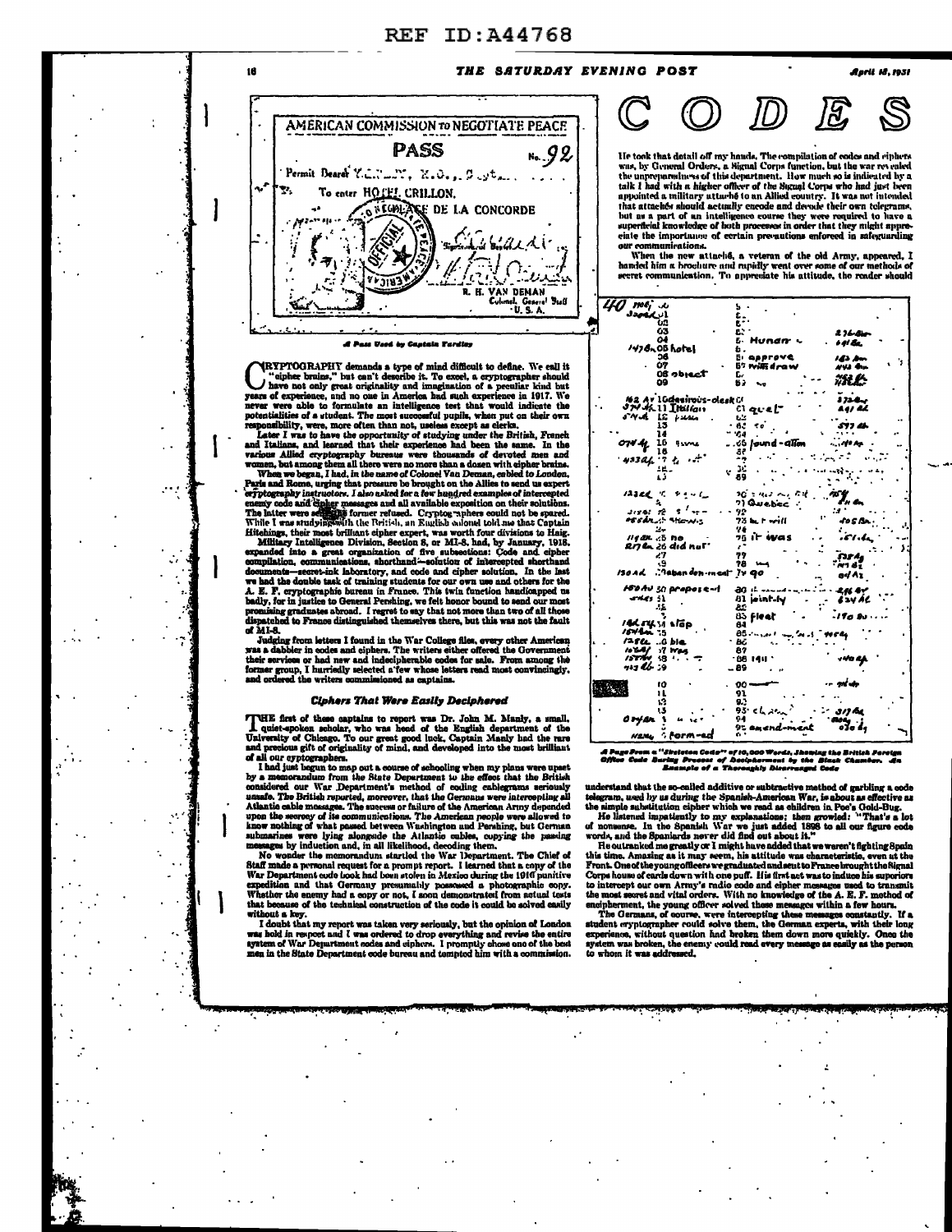### REF ID:A44768 THE SATURDAY EVENING POST

<sup>ey</sup><br>Herbert O. Yardlley

u.

e alight<br>e shore<br>ad had

ep. Lee limp

שייים שם<br>10 שנו

ped his<br>aly. It only he a before o'clock.<br>nd with<br>nough at

atterapt<br>I not be nos oe<br>athered<br>and ran<br>sid keep 

As it happened, the contents of this particular decipherment were<br>so important und their secrecy so imperative that the General Staff was<br>panic-stricken. For our student had read the disposition of our troops<br>along the St amount and location of the artillery support, even the precise moment<br>at which the A. E. F.'s first great offensive would be launched. This, at which the A. E. F.'s first great offensive would be humched. This, then, the enemy knew, It was too late to swoop down upon the German in a surprise attack. Either he would staid and was prepared for our every move, or



The Nema Office of the British Censership. A Sister Deg<br>Sporet Jaho Laboratory. In This Room Suspicious Letters<br>estions Wore Decoded arimeni te th<mark>e</mark><br>and Communi

World War: "Despite all Pershing's precautions for tecreory in the St.-Mihiel sector, the Germans expected attack and began to withdraw."<br>Late in January, we received a communication from General Nolan, Chief,<br>Intelligence letter read, in part:

isticer read, in part:<br>
These monetaristic intervals by POZ, a powerful station used for<br>
These monetaristic derman official communications. So far as learned they are never<br>
addressed to any particular station and are no

POZ was the powerful German station at Nauen. The same messages had<br>an intercepted in America, for they were sent on an are of 16,200 meters.

|                                    | <b>CONTRACTOR</b> AND INCOME.                                 |                                       |
|------------------------------------|---------------------------------------------------------------|---------------------------------------|
| Ń.<br>Virtue closed<br>ыl<br>Adhun | Eesti Vabarligi teleoraaf<br>.<br>(Selection) Function        | t and anti-A<br>hall.<br>ng,<br>White |
|                                    | of the second<br>revelj 12 moskv1.6927 71 13/5.17.40.         | closel marked                         |
|                                    | 69621.41881:22310 94960 77194:87619 22787 23292.81209         |                                       |
|                                    | 56382 85654: 72548: 12495 35661 60359 26664 70732 29150 81674 |                                       |
|                                    | 02447 83737 36987 44822 76748 68347: 00025 56778 69554 05284  |                                       |
|                                    | 02174 09067 34567 47256 51021 17642 73272 96933 46535 78624   |                                       |
|                                    | Es Orizinal Social Code Massaco                               |                                       |

Transmitted without address or signature and repeated as often as sixty times to our knowledge, it was clear that they were intended for a station at a great distance from Berlin. We had good reason to believe that Mexico

answers to some curious messages emanating daily from some high-powered<br>but unknown station in Mexico. The following is a typical example--note the repetition of each group:

**BK HK HS RS<br>DE DE DR<br>ATTENTION ATTESTION ATTES<br>ATTENTION ATTESTION ATTES<br>WHOR FYQUN CPDRQ TOCK I?<br>WHOR FYQUO PERIOD PERIOD<br>FRANCE FYQUO PERIOD<br>NERAT BRAK BRAK<br>BRAK TREAT** *REELT REPLY BEELT* 

The station call, HBI, mixin susan susan susan mass<br>susan susan susan susan susan susan susan susan susan susan susan susan susan susan or larger in the sender always gave a different call and never signed a call of his o of his condensers.

### **Tracing an Outlaw Transmitter**

Tracking an Outlinso Transmitter<br>
I His slow and earch sends and parally, his repetition of signals, were to make sure that<br>
In very letter was correctly received—all implying that he was siming at a<br>
far-away station. We

position of the sending station.<br>To the measurement of some the lines converged at Chapultapes, the Mexican<br>Government official station. Was Mexico in league with the Germans? Were<br>they permitting Germany to use their offi denature.

eignature.<br>The first thing we noted when we tried to solve them was that they were<br>cnooded in the same code. Such groups as 42035, 19707, 47230 occurred often in<br>both. Our first task was to make a frequency table showing h

.<br>'al an Paso 1411 ro-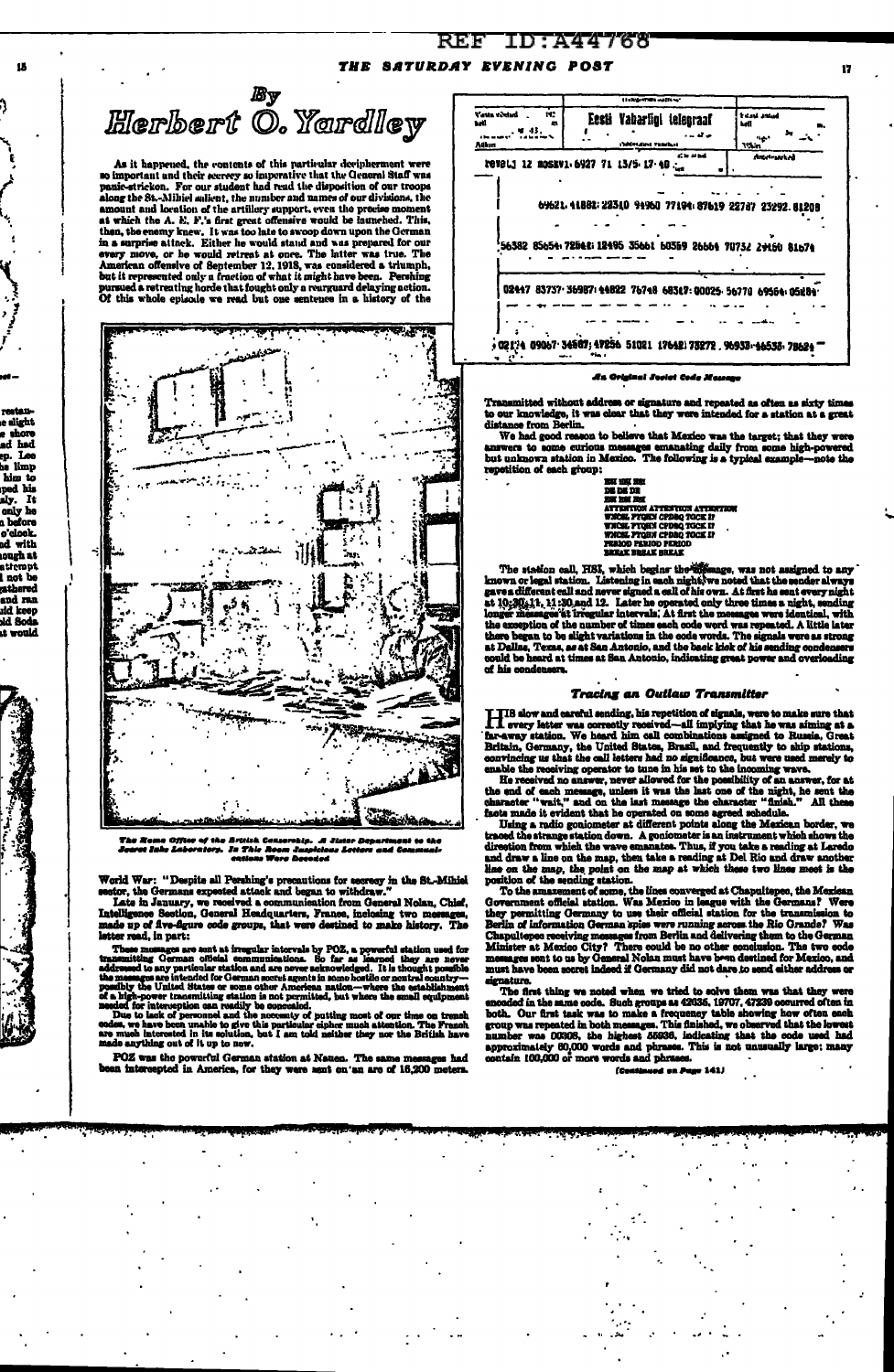#### **REF-Inmaximation**

#### THE SATURDAY EVENING POST

#### Codes aed from Page 17)

(Ceatimest from Page 17)<br>
We knew from experience that a seldom are required. The highest from<br>
reade of only 10,000 words will express quencies in the newsquare text if have<br>
notes, any language, except for unusual selec

, 1931

 $\int$ 

have a ہ جے g in the

ed him.

u really<br>mnos?"

.......<br>.'t want

ruined<br>1." ..<br>.t. about

me you<br>o be one<br>ler. The

its lost

adium."

tell me,

in there

nt he's s

ir m<br>ras mure<br>irsona he

|  |  |  | You 49136        |  |  |  | You 57754 |
|--|--|--|------------------|--|--|--|-----------|
|  |  |  | <b>Yos 06439</b> |  |  |  | You 19827 |
|  |  |  | Yes 13549        |  |  |  | You 20648 |

Variants are used to confuse a hostile cryptographer. Repetitions are the weak spots of any code, and common words must be repeated often in a long

The reader will recall the sensational 2<br>immerman-Carranea note which Pressure and the distance of the state<br>fore we entered the wur—the note in which the German Minister for Formation<br>eign Affairs promised also<br>ice of no

FREQUENCY OF S-FIGURE CODE WORDS IN NAUEN MESSAGES

|    | coos         |   | 66723 | ı | 19089 |   | 27918  |   | 34911       |    | 41137    |   | 48423 |
|----|--------------|---|-------|---|-------|---|--------|---|-------------|----|----------|---|-------|
|    | 01155        | Б | 06726 | я | 19707 |   | 2022   |   | 84004       | τ  | 4346     |   | 49513 |
|    | 01315        |   | 09415 |   | 19801 |   | 25530  |   | 34128       |    | 41363    |   | 49538 |
|    | <b>M46</b>   |   | 69501 | 1 | 2044  |   | 28700  |   | 34643       | я  | 42023    |   | 48543 |
|    | 01892        |   | 11230 | 1 | 20514 | з | 29340  | 1 | 35749       | 2  | والثلثاء |   | 49818 |
|    | orste        |   | 11511 | 2 | 21108 | 2 | 22900  |   | 10000       | 16 | -233     | з | 49533 |
|    | 0002         | 8 | 1291  | 9 | 21205 |   | 29913  |   | 20037       | 1  | 4740     | 1 | 49713 |
|    | cens         | 2 | 13301 |   | 21200 |   | 30205  | 1 | 27013       | 2  | 4944     |   | 4963  |
|    | 12.XX        | 1 | 13505 |   | 71530 |   | 30331  | 2 | 87112       | 9  | 4327     | 8 | 50015 |
| Α, | تلتلنا       | ı | 15717 |   | 21737 |   | JOB.   | 4 | <b>ARTS</b> | ı  | 44049    | 1 | 51316 |
| ٠  | 00014 -      | 1 | 14210 |   | 2106  |   | 2toral | 2 | 37 UG       | 2  | لثاتة    |   | 61336 |
|    | . 09915      | 2 | 14521 |   | 22527 |   | 31256  |   | 27803-      |    | Y-45000  |   | 1325  |
|    | منفقة        |   | 14913 |   | 22510 |   | 31250  |   | 38085       |    | رفعة     | 1 | 34.OS |
| я  | 03227        |   | 18836 |   | 23145 | ı | 31416  |   | 38923       | 2  | 45533    |   | 5428  |
|    |              |   |       |   |       |   |        |   | 20219       |    |          |   |       |
| 2  | 03455        |   | 18726 |   | 2833  |   | 31511  |   |             | 6  | 47233    |   | 55142 |
| 2  | 04186        |   | 15742 |   | 23034 |   | 32521  |   | 20206       |    | 4001     |   | 55320 |
|    | 04306        |   | 18229 | 2 | 94211 |   | 33045  |   | 20035       |    | 4824     |   | 55331 |
|    | 04020        | 1 | 18638 | 1 | 2426  | я | 43104  |   | 39436       | ı  | 49117    |   | 55941 |
| 1  | <b>GSIOI</b> |   | 16733 | 1 | 24735 | ı | 33186  |   | 35001       |    | 49136    | 2 | 55027 |
|    | ᅈᄤ           |   | 17213 |   | 24900 | ı | 23448  |   | 40252       |    | 41 10    | 2 | 55934 |
| я  | 0826         | 1 | 17256 | 1 | 26434 |   | 1158   | 1 | 40439       | 2  | 49223    |   | 55036 |
|    | 08020        |   | 18807 | Б | 27.CL | В | 39951  |   | 41111       | ,  | 49419    |   |       |
|    |              |   |       |   |       |   |        |   |             |    |          |   |       |

message. In this case the hostile cyptographer must identify six code words for "you," instead of one. The code also may have several hundred nulle-meaningless code groups seat-tered at random through the message in order

#### **The Problem of Prequency**

Now then, if this code had approximately 50,000 code groups dealing<br>with nulls, phrases, variants and entire<br>with nulls, phrases, variants and entire<br>seatences, there should be very few two<br>repetitions. If, however, the co

queenwas are many repetutions, that 42635 occurs sixteen times, three other groups eight times, and eleven other groups from four to six times in the POZ messages. The two messages oon-POZ messages. The two messages contains a total of only 276 groups. Does it not seem quusual that in two messages not seem numeral that in two messages<br>and only 276 groups, one of the groups<br>aboutd occur sixt-on times? Is it possible to write 270 words of text natural<br>raily and revous one word sixteen<br>times? Hek up a now<br>spaper, selec

 $\mathcal{L}$ 

 $\mathcal{L}_\text{c}$  , where وأبيه

 $\mathbb{R}^2$ 

how? Unless by submarine, it was<br>virtually impossible for Berlin to de-<br>liver a new code book to her minister<br>to Mexico. Yet we know that we were<br>dealing with a new code and were con-<br>winced that it was not dispatched to<br>h then !

Mexico by submarine. What kind,<br>
then?<br>
when then?<br>
when the same the careful nualysis of the<br>
showing each recurrence and the prefix<br>
showing each recurrence and the prefix<br>
same duffic to each. We found in<br>
and salificat

prove.<br>Scientifically constructed new code

communeus constructed new codes of the following state and demany would use if free to do so give no unch sucrements applied a must be an applicited and substitution. This, it is fair to conclude, must be an words or meani



Our Statistician tells us that-

# **Every 7 seconds** another house is painted with Seroco paint

But apart from all that, we've studied and market today-selling from a quarter to a

third less than any comparable paint.<br>We'll guarantee that it will hold its color long and well, that it brushes and spreads<br>easily, that it has full gloss drying qualities.  $\ddot{\phantom{0}}$ 

 $\begin{minipage}{0.9\textwidth} \begin{tabular}{|c|c|} \hline \multicolumn{1}{|c|}{\textbf{[A}} & \multicolumn{1}{|c|}{\textbf{[A}} & \multicolumn{1}{|c|}{\textbf{[A}} & \multicolumn{1}{|c|}{\textbf{[A}} & \multicolumn{1}{|c|}{\textbf{[A}} & \multicolumn{1}{|c|}{\textbf{[A}} & \multicolumn{1}{|c|}{\textbf{[A}} & \multicolumn{1}{|c|}{\textbf{[A}} & \multicolumn{1}{|c|}{\textbf{[A}} & \multicolumn{1}{|c|}{\textbf{[A}} & \$ 

ৱ ক 湴  $\mathcal{S}$ kop at  $\mathcal{S}$ EARS' and save.

SIEARS, ROHBURGK FALL COT

# **Keeps teeth white**



When teeth are white as lovely pearls, your smile at-<br>tains its greatest charm.

For that very important on, chew delicious Dentyne every day. It keeps teeth white. It also helps to keep gums firm because its extra chowy quality gives them<br>extra healthful exercise. Money can buy no finer chewing gum than Dentyne.

 $\sim 10^{11}$  m  $^{-1}$ 

Chew



ENTYN

.. and smile!